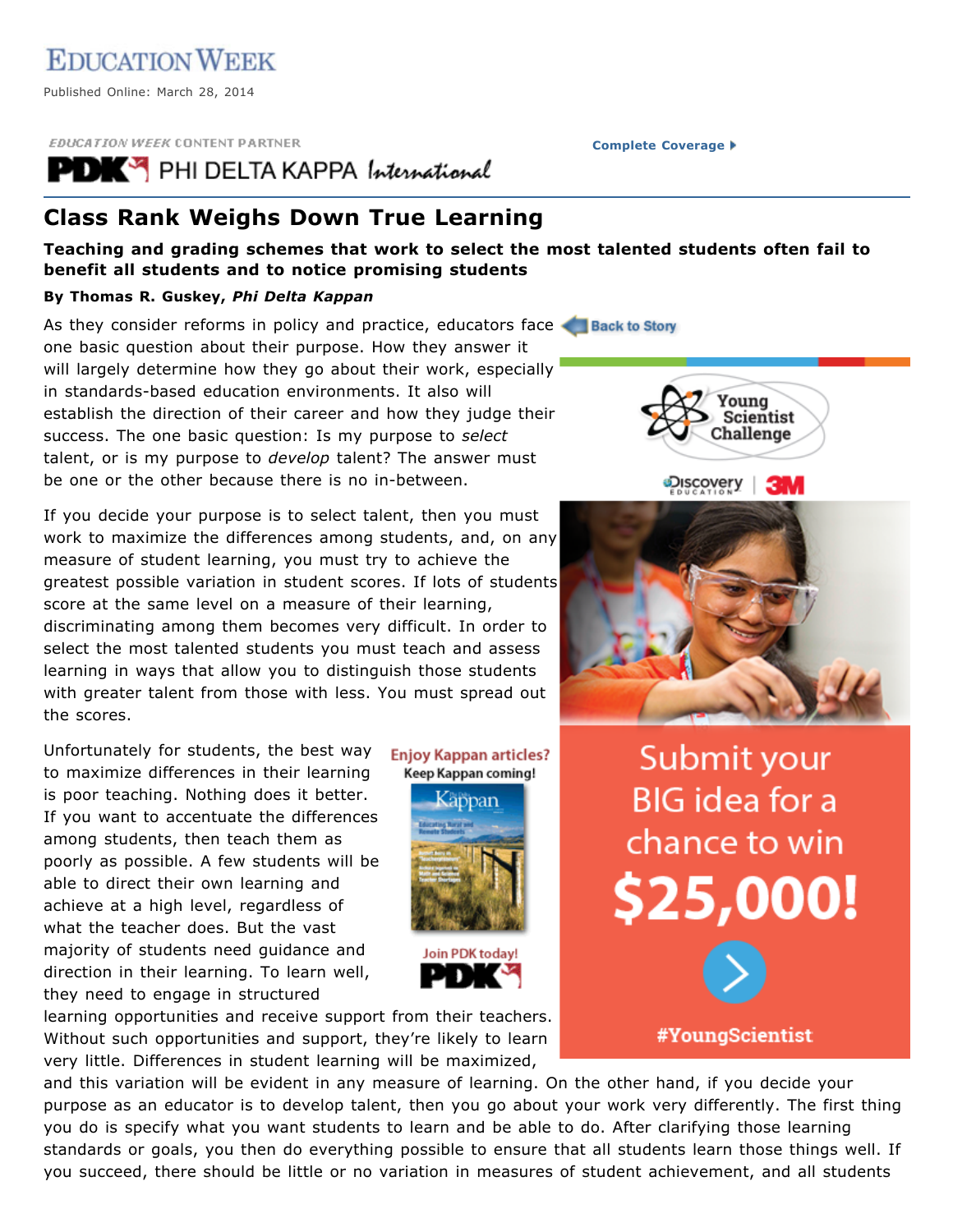will attain similar high scores on assessments of their learning. When your purpose is to develop talent, this is precisely what you strive to accomplish.

Standards-based approaches are built on this premise. In standards-based education environments, teachers and students unite in efforts to have everyone learn well. This doesn't mean that standards-based teachers treat all students the same. On the contrary, standards-based teachers adapt instruction to individual student needs in order to help all students develop their talents and master agreedupon learning goals.

#### **Curriculum Management Training from PDK**

• 3-Minute Walk-Through • Curriculum Audit Training

Learn more >

### **Why class rank?**

This fundamental question about purpose relates directly to computing students' class rank. Why do we do it? Why do we believe rank-ordering all students in every graduating class is important and necessary?

In most high schools, students are ranked according to their cumulative grade-point average (GPA). The procedures used to calculate students' GPAs vary from school to school. Some high schools consider grades from all of a student's courses while others include only courses in designated academic areas. Some schools assign equal weight to grades from all courses in computing student GPAs, while other schools employ complicated weighting strategies that attach higher value to grades attained in courses perceived to be more academically challenging (Downs, 2000).

If we go back to the original question about whether our purpose is to select talent or to develop talent, then the answer as to why we calculate cumulative grade point averages to determine students' class rank is clear. Rank-ordering the students in every graduating class has nothing to do with developing student talent. Rather, it is unquestionably about selecting talent.

Determining class rank does not help students achieve more or reach higher levels of proficiency. With the possible exception of the top-ranked student, class rank also does nothing to enhance students' sense of self-worth, their confidence as learners, or their motivation for learning. On the contrary, evidence indicates ranking students may diminish student motivation (Covington, 1992). If we say our purpose is to develop talent, then computing class rank is unmistakably counter to that purpose.

High school educators argue that they're compelled to rank-order graduating students because selective colleges and universities require information about class rank on applications. But, although that might have been true in the past, it is not nearly as prevalent today.

In a recent survey, Eric Hoover (2012) found that only 19% of colleges and universities give class rank "considerable importance" in the application process. Most admission officers expressed serious skepticism about the meaningfulness of class rank. Among the traditional measures of student quality, class rank was "widely described by admissions officers as the fuzziest" (Hoover, 2012, p. A1).

The importance of class rank has changed significantly in recent years because college and university admission officers recognize the striking differences in student populations at different high schools and the tremendous variation in the way high schools compute class rank. Every state has high schools that serve advantaged student populations and send over 80% of graduates to some form of higher education. Every state also has high schools that serve primarily economically disadvantaged students and, often due to factors over which students have no control, less than 30% of graduates go on to higher education. The GPAs and class ranks of students at these schools can reflect significantly different levels of achievement.

David Lang (2007) offered further evidence skeptical of class ranking. In a survey of 232 of the 500 largest public high school districts in the U.S., he discovered that schools varied widely in their ranking procedures. Many systems had inherent flaws that provided incentives for students to enroll in less rigorous classes or to avoid taking additional classes due to potentially detrimental effects on their class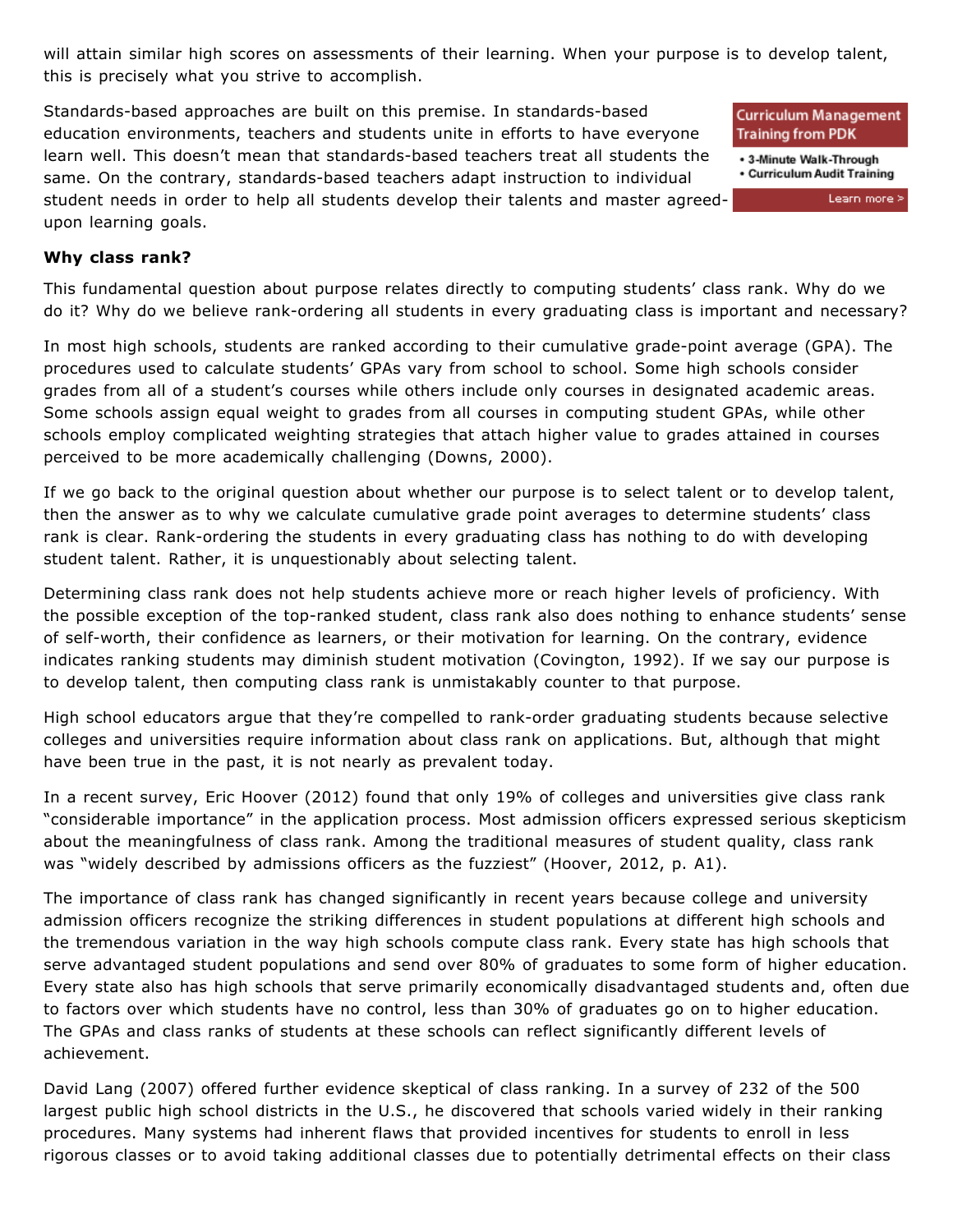ranking. Some high schools used unweighted GPAs while others applied different weights to classes of varying perceived difficulty.

Such differences are especially problematic with the recent rise in scholarship programs for students based on class rank. Several states and state universities offer scholarships to students who graduate at the top of their class or maintain a high GPA throughout high school (Downs, 2000). Other states have "percent plans," where students in a specified top percentile of their graduating class are guaranteed acceptance to a state college or university. In most instances, these plans are a response to the removal of affirmative action policies previously used in the admissions process at state universities (Lang, 2007). By guaranteeing that a certain top percent of students in each high school's graduating class can attend a state university, policy makers can ensure that students from poor and sometimes segregated high schools have access to public universities and will continue to be represented in college classes.

Selective colleges and universities have a vested interest in high schools rank-ordering their graduates. Ranking helps admission officers at these institutions discriminate among the applicants so they can more easily choose the few they will admit. It is the job of college and university admission officers to select talent. The question for high school educators, however, is this: Is your purpose also to select talent? If that is not your job, then why do college and university admission officers' jobs for them? Why compute every graduate's class rank when ranking helps nobody but perhaps the very top ranked students and could be hurting the majority?

#### **Selecting the Valedictorian**

A related issue to rank-ordering high school graduates is the process of selecting the class valedictorian. Most educators today recognize the negative consequences of grading "on the curve" and have abandoned the practice. They understand that when student grades depend on their relative standing among classmates, learning becomes a highly competitive endeavor in which students must compete against each other for the few scarce high grades awarded by teachers. But these same educators fail to recognize that the same negative consequences accompany the process used in most schools to select the class valedictorian.

There is nothing wrong with recognizing excellence in academic performance. All educators champion the idea of acknowledging students' outstanding scholastic achievements. All also want to provide incentives for students to work hard and do their very best. But, in most U.S. high schools, the student chosen to be the class valedictorian is the one who attained the highest, weighted grade-point average by whatever procedures the school uses to make those calculations. In other words, the selection process is based on the rank-ordering of graduates with each student pitted against all others for that singular distinction. This often results in aggressive and sometimes bitter competition among high-achieving students to be that top-ranked individual.

Early in their high school careers, top-achieving students analyze their school's selection procedures for picking the class valedictorian. Then, often with the help of their parents, they find ingenious ways to improve their standing in comparison to classmates. Gaining the honor requires not simply high achievement; it requires outdoing everyone else in the class. And sometimes the difference among these top-achieving students is as little as one hundred thousandth of a decimal point in their weighted gradepoint average. Stories abound of students gaming the system in order to gain some advantage; about friendships among students ruined by the fierce competition; and about students avoiding classes in dance, music, or the arts because even an A in an unweighted class can bring down their GPA. There are also numerous reports of parents threatening lawsuits because they believed their child had somehow been wronged in the process (Valedictorians, 2012).

Some high schools address this issue by identifying the top 10 ranked students in the class. But while this policy may ease the tension among those top 10 students, it does little for the student ranked eleventh. Plus the choice of 10 is quite arbitrary. Why not 12? Or 20? Or the top 10%, as is used in the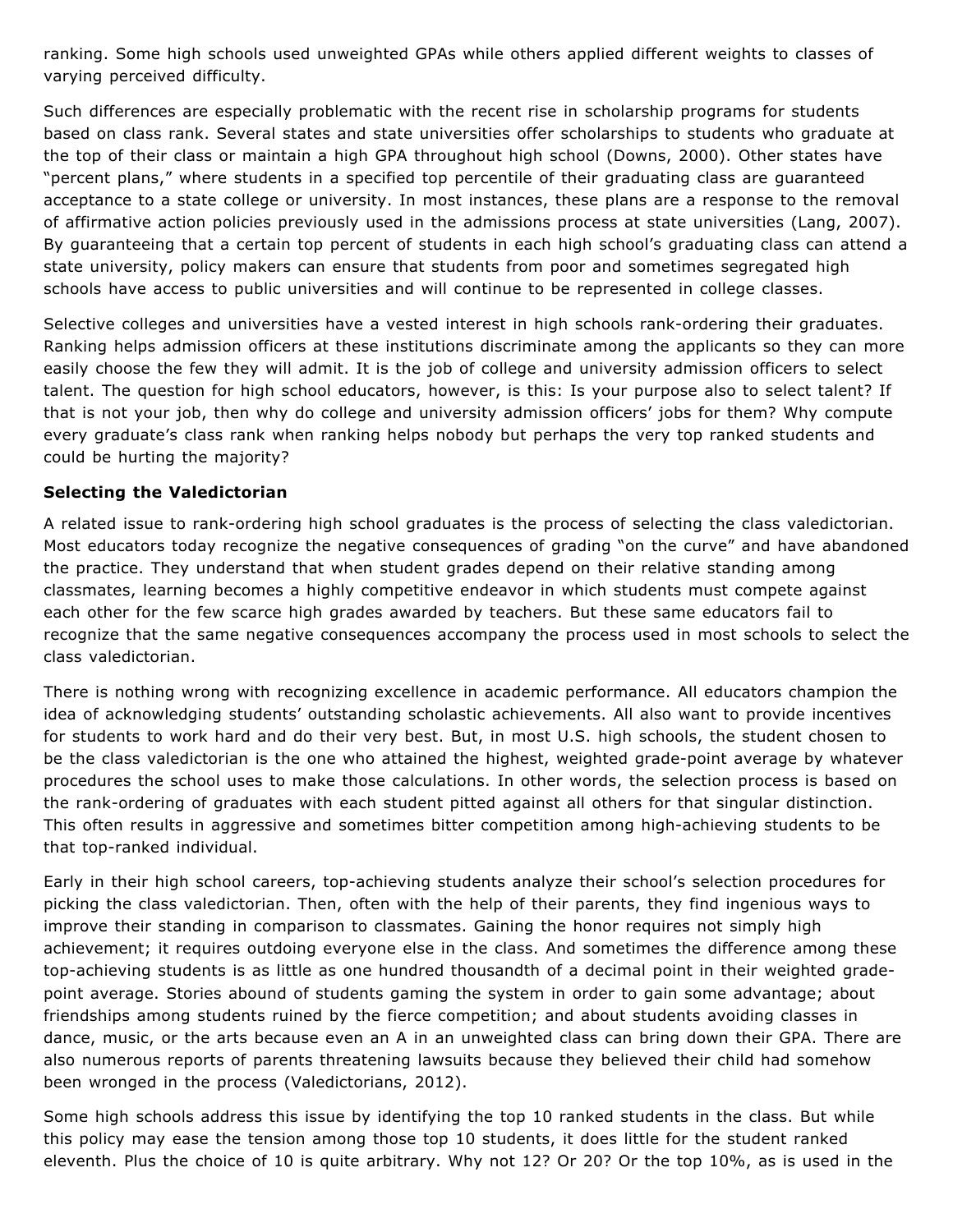percent plans described earlier? Regardless of the number or percent chosen, the result is the same. Excellence is not defined in terms of rigorous and challenging learning criteria. It is defined in terms of a student's relative standing among classmates.

Ironically, the term valedictorian has nothing to do with achievement. It comes from the Latin, *vale dicere*, which means, "to say farewell." It is the individual selected from the graduating class to deliver the commencement ceremony's farewell address, which is called a "valedictory."

The first reference to the term "valedictorian" appeared in the diary of the Rev. Edward Holyoke, president of Harvard College in 1759, who wanted to include a student among the speakers at the graduation ceremony. Wanting to ensure fairness in the selection process, he turned the responsibility over to the students and later noted that "Officers of the Sophisters chose a Valedictorian." Lacking any established criteria, the Sophisters (senior class members) selected the graduate with the highest academic standing.

Shortly thereafter, colleges and universities moved away from competitive ranking procedures to identify honor students and instead adopted the criterion-based Latin system, graduating students *cum laude*, *magna cum laude*, and *summa cum laude*, — with honor, with great honor, and with highest honor. Such status is generally awarded based on students' cumulative GPAs, typically 3.50 to 3.74 for *cum laude*, 3.75 to 3.99 for *magna cum laude*, and 4.0 for *summa cum laude*. In turn, most colleges and universities also altered their procedures for selecting the student commencement speaker.

Depending on the institution, the valedictorian at a college or university commencement ceremony might be selected by a vote among high-achieving graduates. In some cases, the entire graduating class nominates and then votes for the person who best represents the ideals of the class. Sometimes, the faculty appoints the valedictorian based on a system of merit that takes into account not only grades but also involvement in service projects and extracurricular activities. At some institutions, students compete in an essay contest to give the valedictory speech; at others, the faculty members nominate students for the honor. Only high schools maintain the competitive practice of selecting the valedictorian based solely on students' cumulative grade-point averages.

## **After the speech**

An interesting aspect of the valedictorian selection process is the kinds of students who gain the honor and what happens to them after they graduate. One of the most comprehensive studies of high school valedictorians is the Illinois Valedictorian Project, a longitudinal study of the life paths of 81 high school valedictorians, 46 women and 35 men. This investigation followed the progress of these top high school achievers for 14 years to study the nature of their academic success, its costs and rewards, and its effects on their careers and personal lives. Karen Arnold (1995) summarizes the results in her book, *Lives of Promise: What Becomes of High School Valedictorians*.

In analyzing over 11,000 pages of interview transcripts, Arnold (1995) found that while most valedictorians were successful, well-adjusted, and psychologically healthy, they were seldom at the head of the class in their careers. Most chose conventional careers as accountants, physicians, lawyers, engineers, physical therapists, and healthcare professionals, and worked well within the system. But few were risk takers or mold breakers, and they were unlikely to change the system. They worked hard and followed the rules, but rarely proposed innovations or explored unfamiliar areas. Arnold summarized the results saying, "Just because they could get A's doesn't mean they can translate academic achievement into career achievement" (Howe, 1995, p. 2).

The question this leaves for educators: Do current policies for selecting the class valedictorian foster development of the traits we most value in students? And if not, what policies might?

Clearly, we should honor outstanding academic achievement, hard work, and perseverance in academic tasks. But what about service, caring, compassion, and a sense of social justice? We certainly want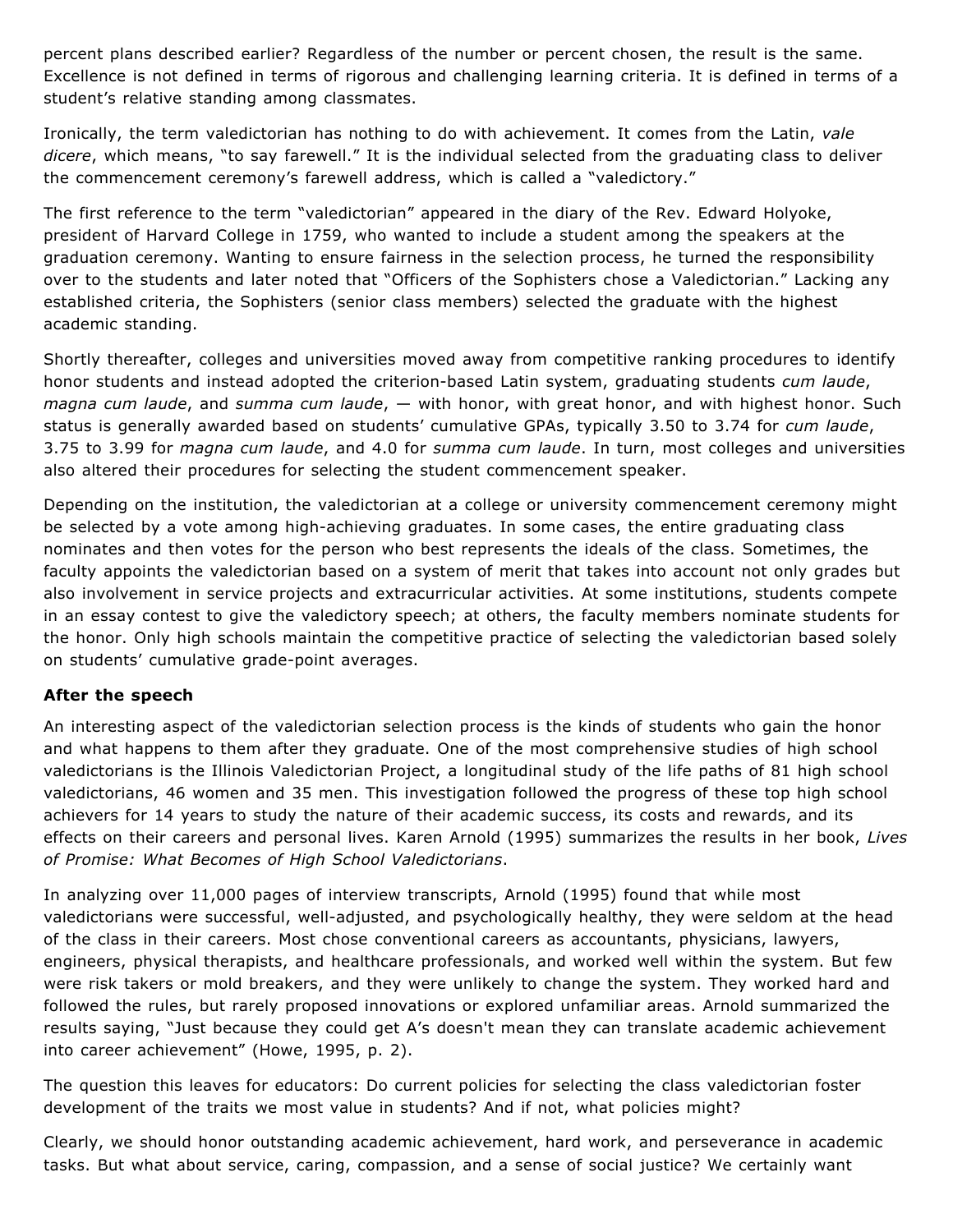students to understand the system and be able to work within it. But should we reward those who find clever ways to game the system? Do we want students who merely follow the rules, or do we want them to question the rules and propose ways to make the rules better? Do we want students to be risk takers who persist in the face of occasional failure, or do we want them to avoid taking chances and be reluctant to explore new areas for fear that they might not be as successful as hoped?

### **Alternatives**

An increasing number of high schools have resolved this problem by adopting the Latin honor system similar to that used by colleges and universities, requiring a specific GPA to graduate *cum laude*, *magna cum laude*, or *summa cum laude*. Wilson High School in Reading, Pa., made this change after hearing from past valedictorians that they felt victimized by the competition to maintain the highest GPA and that it made high school an unpleasant experience. Under the new policy, Wilson rewards students for academic achievement measured against a standard of excellence instead of comparing them to their peers (Heesen, 2013).

The response of both parents and students to the change at Wilson High School has been overwhelmingly positive. In describing the change, one high-achieving Wilson student said, "I feel that the new system puts the focus on your education instead of competing for a name" (Heesen, 2013, p. 2). The valedictory at the graduation ceremony is delivered by a student chosen by a committee of faculty members, and any senior can audition.

Other high schools have addressed the problem by naming multiple valedictorians. Similar to the Latin honor system, this distinction is based on rigorous academic criteria rather than a ranking of classmates. West Springfield High School in Fairfax County, Va., for example, typically graduates 15 to 25 valedictorians each year. Every one of these students has an exemplary academic record that includes earning the highest grade possible in numerous honors and Advanced Placement classes. Instead of trying to distinguish among these exceptional students, the West Springfield faculty decided that all should be named valedictorians. All of the valedictorians are named at the graduation ceremony, and one student, selected by his or her fellow valedictorians, delivers the commencement address.

Some might object to a policy that allows multiple valedictorians, arguing that colleges and universities give preference to students who attain that singular distinction. But current evidence indicates that this is not the case at the most selective institutions. Duke University, for example, recently rejected 58% of valedictorians who applied; the University of Pennsylvania rebuffed 62%.

In reviewing admission applications and making decisions about scholarships, a recent report by the National Association for College Admission Counseling (Clinedinst & Hawkins, 2012) shows that colleges and universities are more interested in the rigor of the curriculum students have experienced. The top two admissions factors were grades in college prep courses (Advanced Placement) and the strength of the curriculum. Other research similarly revealed that an index composed of the number of Advanced Placement courses taken, the highest level of math studied, and the total number of courses completed is a much stronger predictor of college success than grade-point average, class rank, or standardized test scores (Adelman, 1999). The rigor of the academic program experienced by the valedictorians from West Springfield High School helped them gain admission and win scholarships to many of the most selective colleges and universities in the nation.

## **Conclusion**

Recognizing excellence in academic performance is a vital aspect of any learning community. But such recognition should not be grounded on norm-based criteria that lead to deleterious competition, especially in a standards-based environment. Instead, it should be based on clear models of excellence developed from standards that represent our highest aspirations and goals for students (Guskey & Bailey, 2010). Educators more concerned with developing talent than with selecting talent should take pride in helping